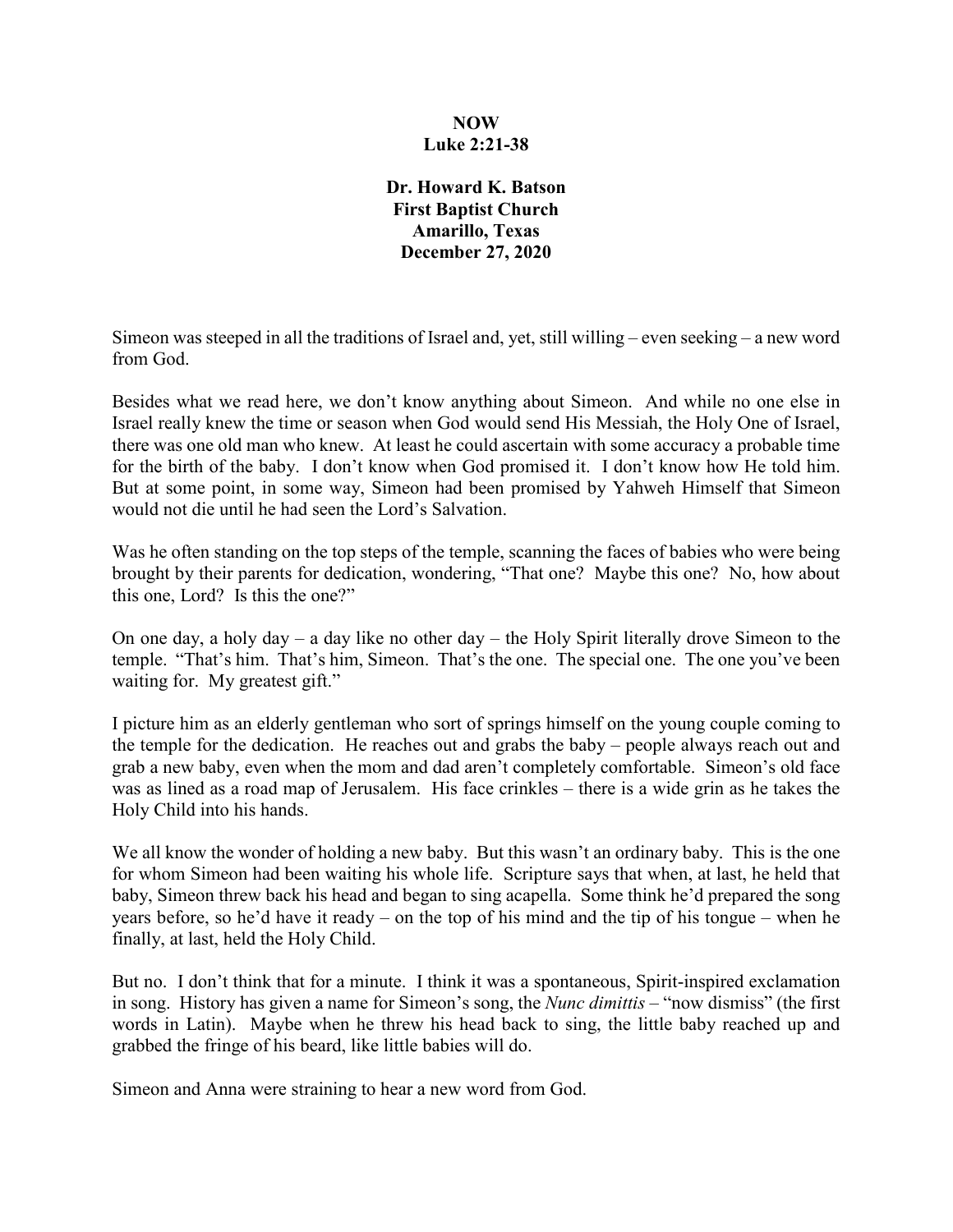Tim Hansel tells a story about a Native American man visiting his close friends in Manhattan. They were walking along a busy avenue at Christmastime, when, suddenly, the Native American stopped and said, "Whoa! Did you hear that?" His friend said, "Hear what?"

The Native American replied, "I hear a cricket." The New Yorker said, "Wait a minute! Here we are walking down a busy street in Manhattan, with horns blaring and taxis squealing all around us. You can't possibly hear a cricket!"

Meanwhile, the Native American walked to the intersection, waiting for the green light, and crossed the street. On the opposite street corner stood a planter with a tree in it. He bent down, flipped over a leaf, and said, "Aha! Come here, little fella." His friend was utterly dumbfounded.

The Native American said, "Oh, now. Your ears are no different from my ears. It all depends on what you're listening for." With that, the Native American reached into his pocket and pulled out a handful of change – nickels, dimes, and quarters. He dropped the change on the sidewalk. Every head within a city block turned and looked. "You see. It depends on what you're listening for."

Amid all the cacophony of our Christmas confusion, it is very hard to hear the whisper of the Holy Spirit's voice who says to you, like He said to Simeon, "This is the one. The Holy Child." Listen carefully. You'll hear His voice. "There He is. My Son is there among you. Treasure His presence. Behold My salvation."

Let's look at Luke 2:21-27.

- And when eight days were completed before His circumcision, His name was then called Jesus, the name given by the angel before He was conceived in the womb.
- And when the days for their purification according to the law of Moses were completed, they brought Him up to Jerusalem to present Him to the Lord.
- (as it is written in the Law of the Lord, "Every firstborn male that opens the womb shall be called holy to the Lord"),
- and to offer a sacrifice according to what was said in the Law of the Lord, "A pair of turtledoves, or two young pigeons."
- And behold, there was a man in Jerusalem whose name was Simeon; and this man was righteous and devout, looking for the consolation of Israel; and the Holy Spirit was upon him.
- And it had been revealed to him by the Holy Spirit that he would not see death before he had seen the Lord's Christ.
- And he came in the Spirit into the temple; and when the parents brought in the child Jesus, to carry out for Him the custom of the Law....

### **I. The Spirit reveals the Son as Savior.**

Actress and dancer, Bebe Neuwirth, best known for her role as Frazier's eerie wife, Lilith, on *Cheers*, says that when she was born, the doctor who delivered her announced, "It's a girl," then, after a pause, declared, "She's a dancer." (quoted in an article in *Biography Magazine*) Neuwirth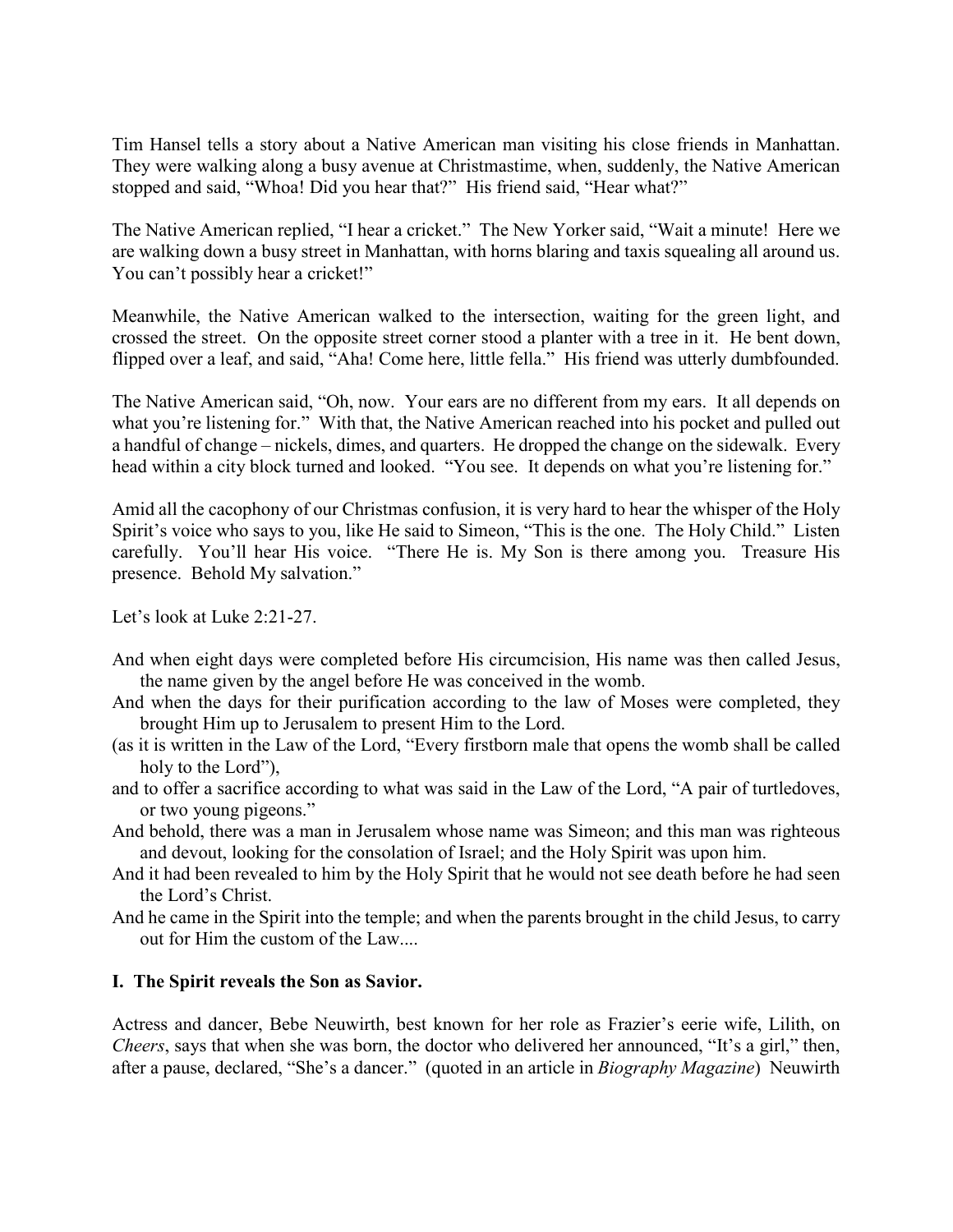didn't know – maybe it was her long legs that led to the label, but who knows. Maybe the doctor had a premonition based on something else. Can't be sure. But she was a dancer.

The story unfolds forty days after the birth date of Jesus, an after-Christmas story. Jesus had been circumcised and given the name that the angel, himself, had assigned. So they travel to the temple – five miles from Bethlehem to Jerusalem – and in the words of Nehemiah 10:35-36 which read, "We obligate ourselves to bring to the house of God the firstborn of our sons," they take Jesus up to Jerusalem. Now the text reads "took Him up," and although Bethlehem is slightly higher than Jerusalem, the reality is one always goes *up* to Jerusalem to worship, at least metaphorically.

When Luke tells us in verse 24 that they offered a pair of turtledoves or two young pigeons, he is informing us that this carpenter and his teenage bride are poor. In Leviticus 12:8, the normal sacrifice involved a lamb and a bird. But the implication is too potent to miss: Mary and Joseph are too poor to be able to afford the gift of a lamb. So they take the "poor provision" in the law and offer two birds instead. Probably a pretty good sign that the Magi had not yet arrived from the east bearing gifts of great value. Those gifts sustained the holy family during their flight to Egypt as they ran from Herod's sword.

There is never a place for Simeon and Anna in a nativity set. In our nativity set in the Welcome Center, we have biblical characters and even some imaginary additions, conceived in the minds of artisans. But there is no Simeon. No Anna. There are kings – all three of them. They came way after Simeon and Anna. Why don't we have Simeon here – among the very first to hold the baby Jesus? What about Anna, who gave the good news to others? Left out of the nativity set and seldom a source for sermons. But not today. Today is Simeon's and Anna's day, the just-after-Christmas characters.

Earlier in this gospel, we have the account of John the Baptist's circumcision and his naming, followed by prophetic statements praising God and indicating John's future destiny for the Lord. So here, with Jesus' naming and consecration, we have a praise to God from Simeon and the foretelling of the destiny of this chosen child.

Simeon is described as a righteous man. Not a word used lightly in scripture. Simeon might have had a common name, but he was an uncommon man because he was righteous. Righteous, a word used to describe Zacharias and Elizabeth (Luke 1:6). And later in this gospel, Joseph of Arimathea – the one who took the body of our Lord and buried it in his own tomb – is called righteous (23:50). And Luke in his other volume, the book of Acts, calls Cornelius a righteous man (Acts 10:22).

Simeon was listening for a new word from God. He lived in the expectancy of a God who gives a Messiah. He had been waiting.

Look again at Luke 23:50. "And behold, a man named Joseph, who was a member of the Council, a good and righteous man (he had not consented to their plan and action)" – that means he didn't condone their crucifixion of Jesus – "a man from Arimathea, a city of the Jews, who was waiting for the kingdom of God."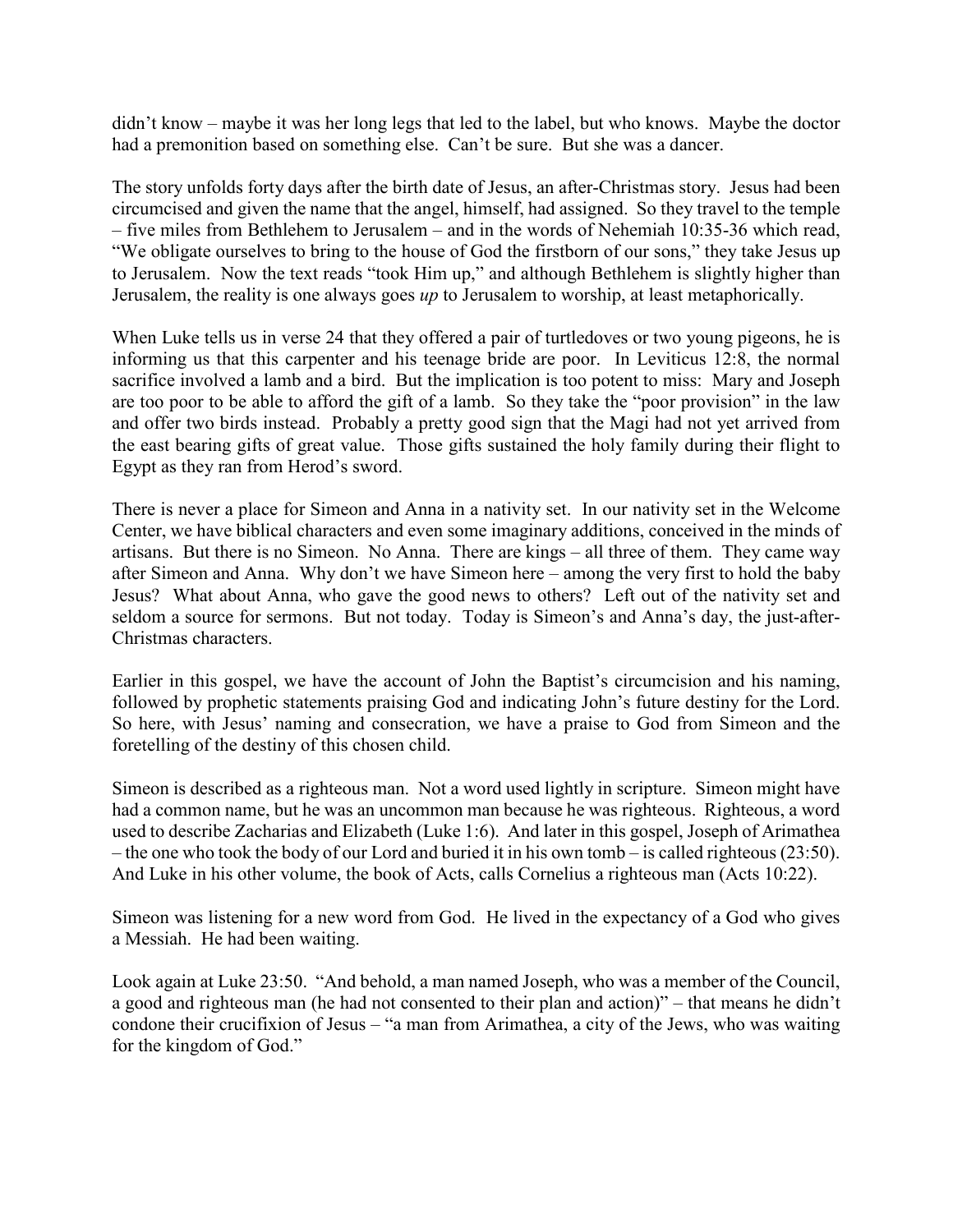Two righteous men in Luke's gospel – Simeon and Joseph of Arimathea. Both called righteous, and both shown as the men who wait on the Lord. Wait on His salvation. Wait on His Savior. You can read the New Testament through hundreds of times, and, yet, you discover a new insight with each reading. I had never noticed that the way the word "righteous" is used for both Simeon and Joseph of Arimathea, and they are also the ones who wait on the Lord.

The shepherds knew who Jesus was, because they had a sign. "Behold we bring you great news of good joy which shall be for all people everywhere, for unto you is born this day in the city of David a Savior who is Christ the Lord. And this shall be a sign unto you," – they had a sign. "You'll find the babe wrapped in swaddling cloths and lying in a manger." He'll be the kid in hand-me-downs in Bethlehem.

And the Magi knew because they followed the star. Another sign, a marker of the presence of the Holy Child.

But for Simeon and Anna, it was the insight of the Holy Spirit who descended upon them.

## **II. One word can change everything.**

Look at the beginning of verse 29. Here is Simeon's song.

"Now Lord, Thou dost let Thy bond-servant depart In peace, according to Thy word; For my eyes have seen Thy salvation, Which Thou hast prepared in the presence of all peoples, A light of revelation to the Gentiles, And the glory of Thy people Israel."

One word – now – changes everything.

"Now" is the turning point in every disciple's life. Simeon calls himself a *doulos,* a slave, being released by his master. It had been his one purpose, his daily duty, his driving force. Like a watchman on the wall, he awaited the arrival of the Messiah which had been promised in his own lifetime. Your translation may have "now" in the middle of the sentence – the NIV does. That's really unfortunate. In the Greek, the first word is "now."

"Now Lord, dismiss your servant in peace" is another way of saying, "Lord, I'm ready to die." Why? Because his eyes had seen the Lord's salvation. And the salvation from this Jewish Messiah, this Holy One of Israel, isn't for the Jews alone. Notice, even in his song – his acapella song – as the old man throws his head back and sings, he says, "all peoples." "All peoples" echoes Isaiah 52:10. To the Gentiles, He's a light – another way of saying salvation. In fact, John, the gospel writer, often sees Jesus as the light of the world. And to Israel, He is glory.

The Gentiles needed revelation, that is, they needed light. The Israelites already had the revelation of God's prophets. Now they only needed the manifestation, the presence of the glory of God as already promised.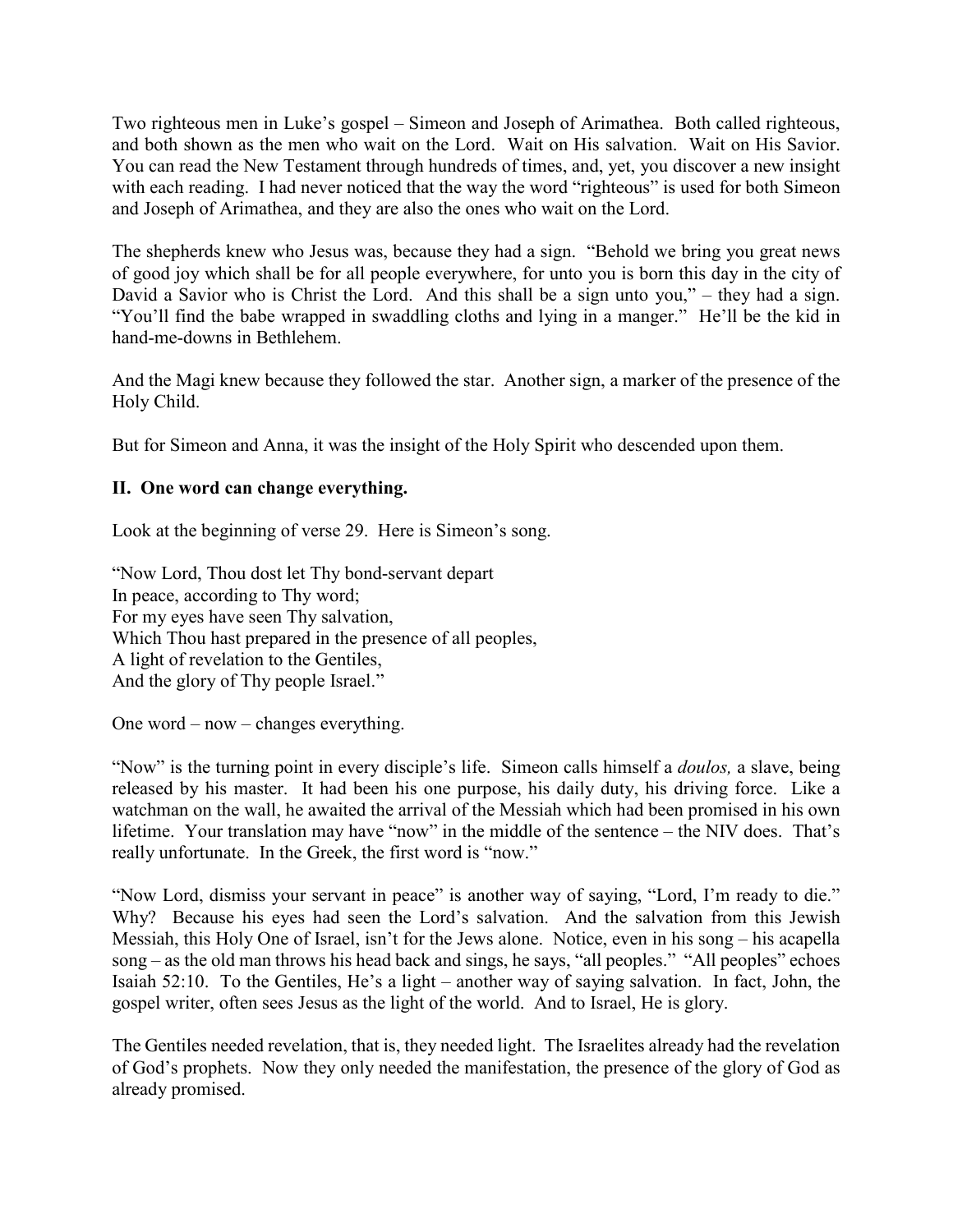Mary and Joseph marveled at the things that had been said about their son. In Luke's gospel, when we have someone astonished, it is a marker for the presence and the working of God. Look at Luke 1:63. We're told that the crowd was astonished when Zacharias, unable to speak for his lack of faithfulness, writes on the tablet, "You shall call my son John." The people were astonished.

Or again in 2:18 when the shepherds declare about the angelic choir and the babe in swaddling cloths, we read, "And all who heard it wondered at the things that were told them by the shepherds."

Astonished. Amazed. Wondering. The result of the intervention of God.

# **III. Upon the birth of the Bethlehem baby, you will either rise or fall**

Verses 34-38

- And Simeon blessed them, and said to Mary His mother, "Behold, this Child is appointed for the fall and rise of many in Israel, and for a sign to be opposed –
- and a sword will pierce even your own soul to the end that thoughts from many hearts will be revealed."
- And there was a prophetess, Anna, the daughter of Phanuel, of the tribe of Asher. She was advanced in years, having lived with a husband seven years after her marriage,
- and then as a widow to the age of eighty-four. And she never left the temple, serving night and day with fastings and prayers.
- And at that very moment she came up and began giving thanks to God, and continued to speak of Him to all those who were looking for the redemption of Jerusalem.

His presence brings the rise or fall for each one of us. Or put another way, in verse  $35 -$  "the thoughts of many hearts will be revealed."

The last phrase should be understood in a negative sense, as it is every time that Luke uses it, a total of five. "When Jesus comes, people will really know who you are." For some, the coming of Jesus is good news of great joy. But to those who reject Him, He will be a stumbling stone.

For the humble and the poor, it's a positive word of salvation. For the haughty and rich, it's negative. It's judgment. Always, the coming of Jesus is a two-edged sword. "Mary, your own soul will be pierced." Simeon, the prophet, looks forward to the time when Mary, herself, stands at the foot of the cross of her sacrificed son. Can you imagine Mary at the foot of the cross? Mary didn't know resurrection – not then, at least . That was three days later. At that moment, her soul is pierced.

### **IV. When you know the baby is here, you will not keep it a secret.**

There is a fourth thing I want you to see in the story of Simeon and Anna. This one comes with Anna – the old woman of 84 (or 105 – married at age 14, widowed at age 21, plus 84 equals 105), who just stayed around the temple after she was widowed, always fasting and praying. There are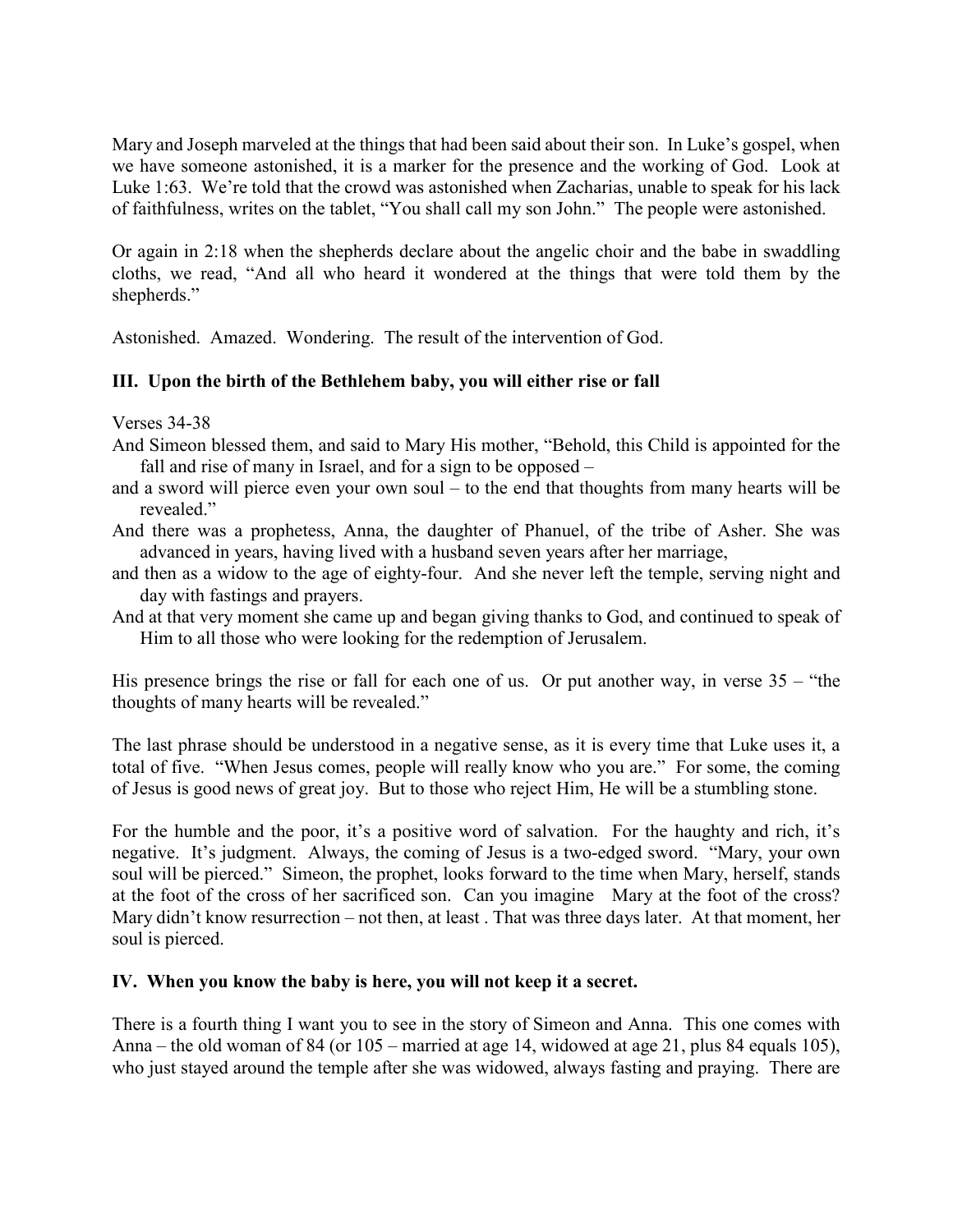a lot of older ladies like that, who spend their time praying for others. It's a powerful ministry. When she saw Jesus, she, too, knew. She just started giving thanks to God.

She spoke to everyone who was looking for the good word of redemption.

There you have it. Nobody is going to carve out Simeon and Anna and put them in the nativity. Go home and look – see if these characters are in your crèche. If they are, it's an unusual one. Yes, everybody can tell the kings by their crowns and the shepherds by their sheep. But who would notice a wrinkled old man and an aged woman who had longed – more than any wise men or any shepherds – for the redemption of Israel.

William Willimon tells of receiving a phone call one day when he was Dean of the Chapel at Duke University from a very irate father. The caller exploded on the other end of the line, telling Will furiously, "I hold you personally responsible for this! Yes, I do." He was angry because his graduate school-bound daughter had decided to (in his words) "throw it all way and go and do mission work in Haiti with the Presbyterian Church." The father screamed, "Isn't that absurd! She has a B.S. degree from Duke University, and she is going to dig ditches in Haiti! I hold you responsible for this," he reiterated. Willimon said, "Why me?" The father said, "You ingratiated yourself and filled her mind with all this religion stuff."

Dean Willimon asked the father, "Well, sir, weren't you the one who had her baptized?"

"Well, well, well, yes I did."

"And didn't you take her to Sunday School when she was a little girl?"

"Yes, we took her to Sunday School."

"And didn't you allow your daughter to go on those youth ski trips to Colorado when she was in high school?"

"Yes...what does that have to do with anything?"

"Sir, you're the reason she's throwing it all away. You're the one who introduced her to Jesus, not me."

"But," protested the father, "all we wanted was a Presbyterian."

Will Willimon, who has an instinct for the jugular, replied, "Well, sorry, sir, you messed up. You've gone and made a disciple!"

Being a disciple is a big decision. And with the birth of this Bethlehem baby, the thoughts of many will be revealed. Either you're His or you're not. Either He causes your rise or your fall. Either it's good news of great joy, or He threatens you, like he threatened Herod. He unsettles you, like He unsettled the Pharisees.